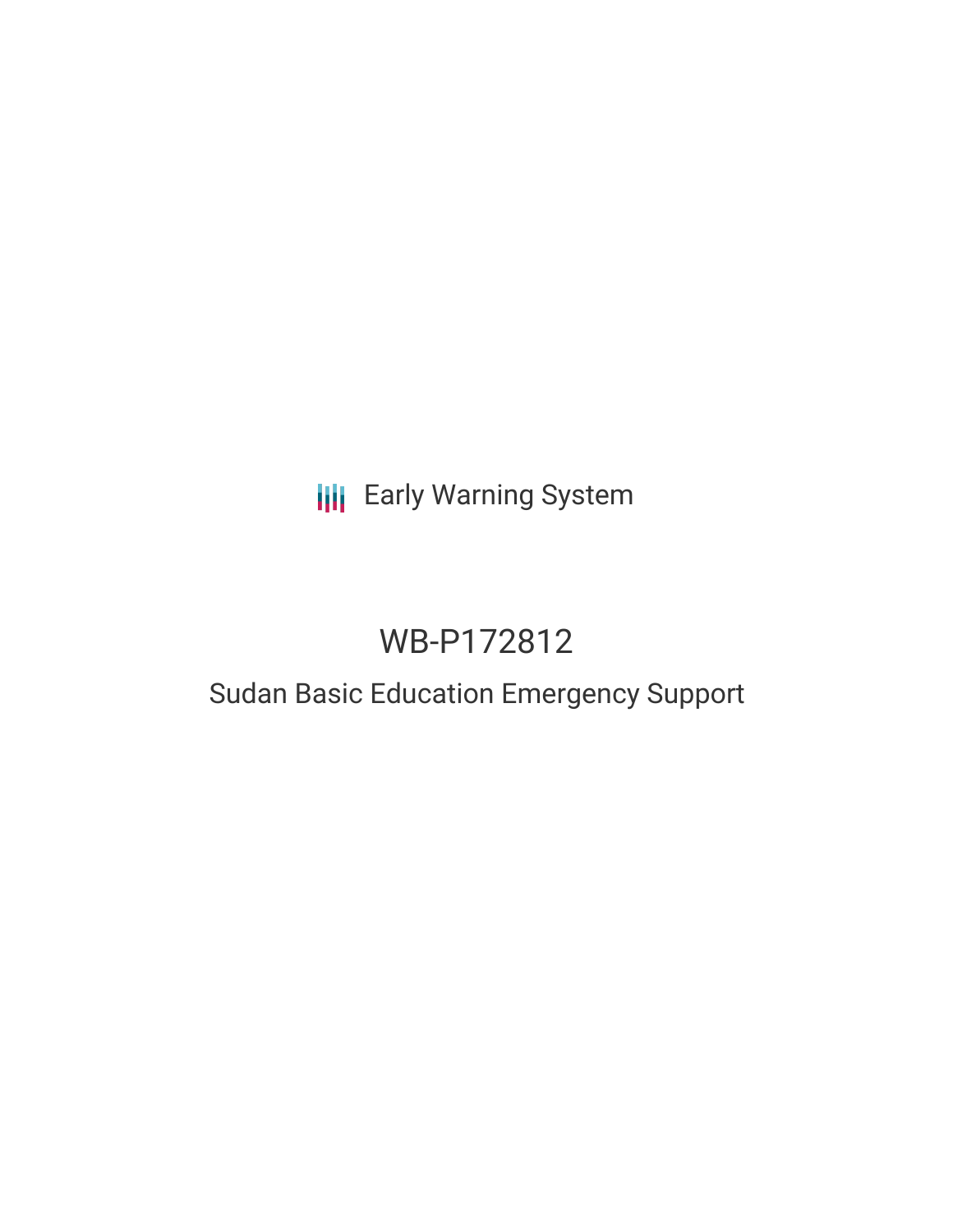

#### **Quick Facts**

| <b>Countries</b>              | Sudan                                       |
|-------------------------------|---------------------------------------------|
| <b>Financial Institutions</b> | World Bank (WB)                             |
| <b>Status</b>                 | Proposed                                    |
| <b>Bank Risk Rating</b>       | B                                           |
| <b>Voting Date</b>            | 2020-05-05                                  |
| <b>Borrower</b>               | Federal Ministry of Finance                 |
| <b>Sectors</b>                | Education and Health, Technical Cooperation |
| <b>Investment Type(s)</b>     | <b>Advisory Services</b>                    |
| <b>Project Cost (USD)</b>     | \$11.58 million                             |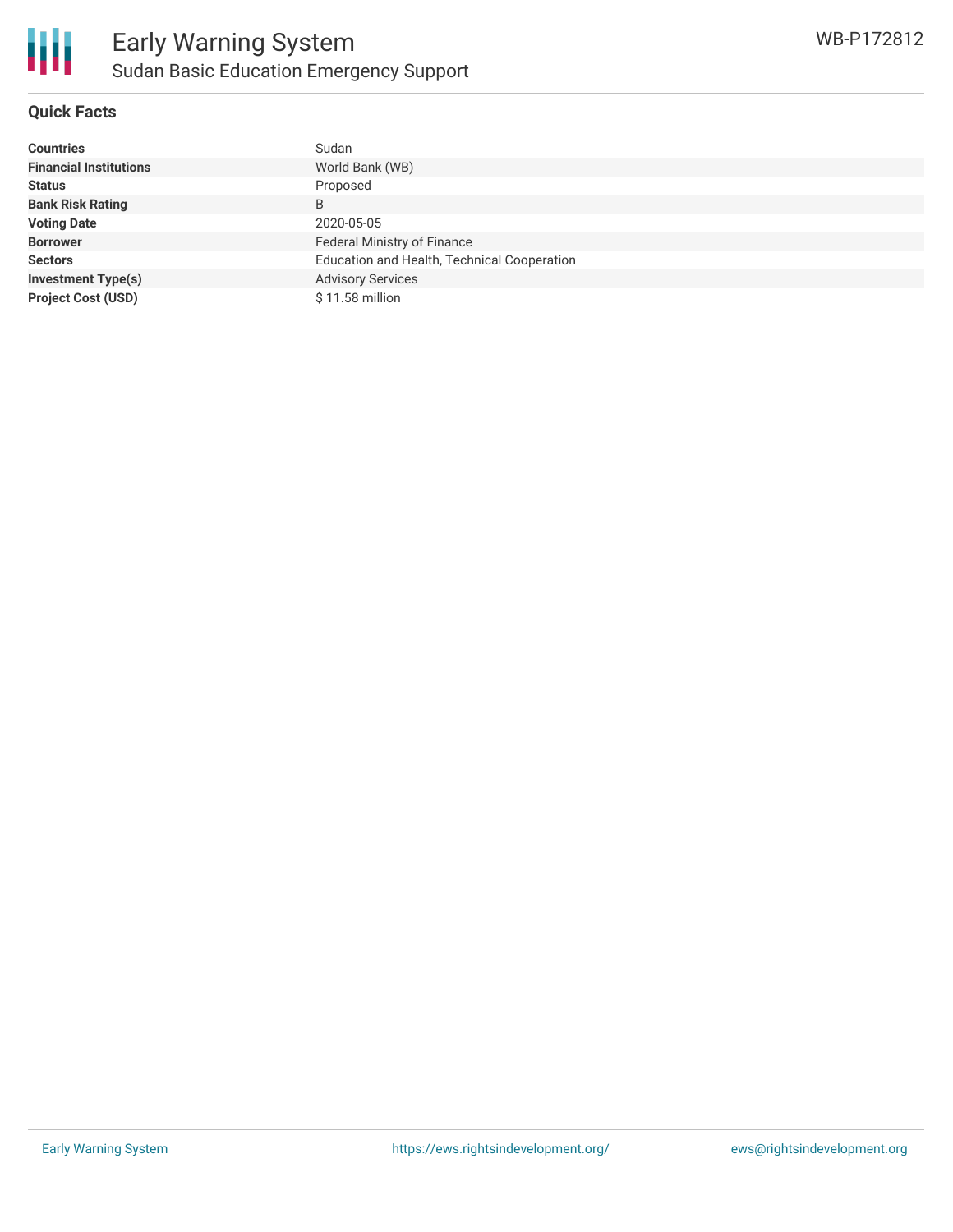

#### **Project Description**

According to bank documents, the project objective is to sustain enrollment in public basic education in Sudan during the transition school year.

The project has two components:

- 1. School Grants Program (US\$11.58 million). This component will support provision of school grants to improve learnining environments and school planning. The main objective of the grants is to support student enrollment and retention in public schools.
- 2. Program coordination and management (US\$0.3 million). This component will support the Federal MoE in overall program coordination, monitoring and evaluation. The Program. Coordination unit will cover functions such as planning, procurement, financial management, environmental and social safeguards and monitoring and evaluation. Technical experts will be mobilized as necessary. The Program Coordination unit will monitor the progress by collecting and analyzing school-level data under the the Annual School Census.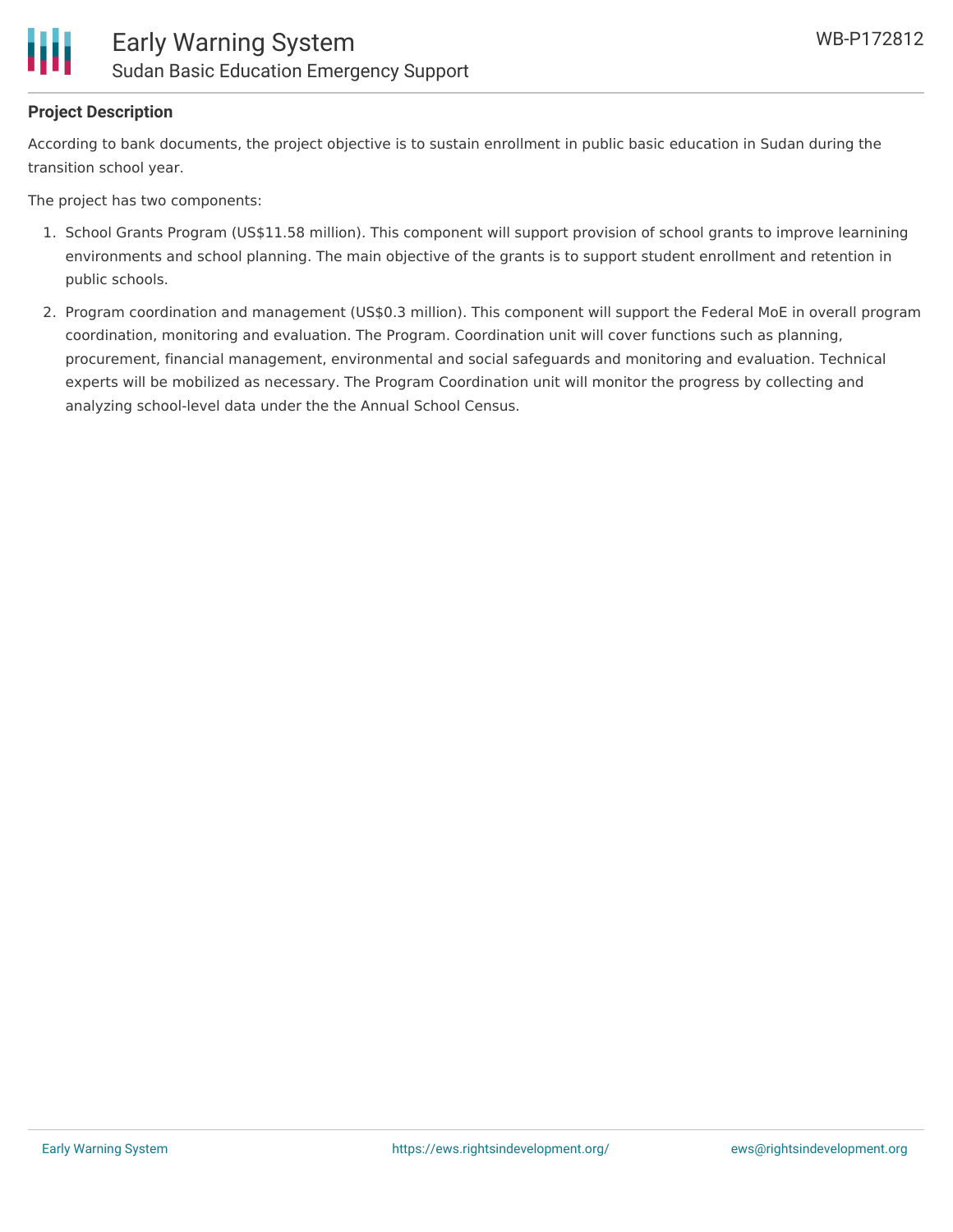

### Early Warning System Sudan Basic Education Emergency Support

#### **Investment Description**

World Bank (WB)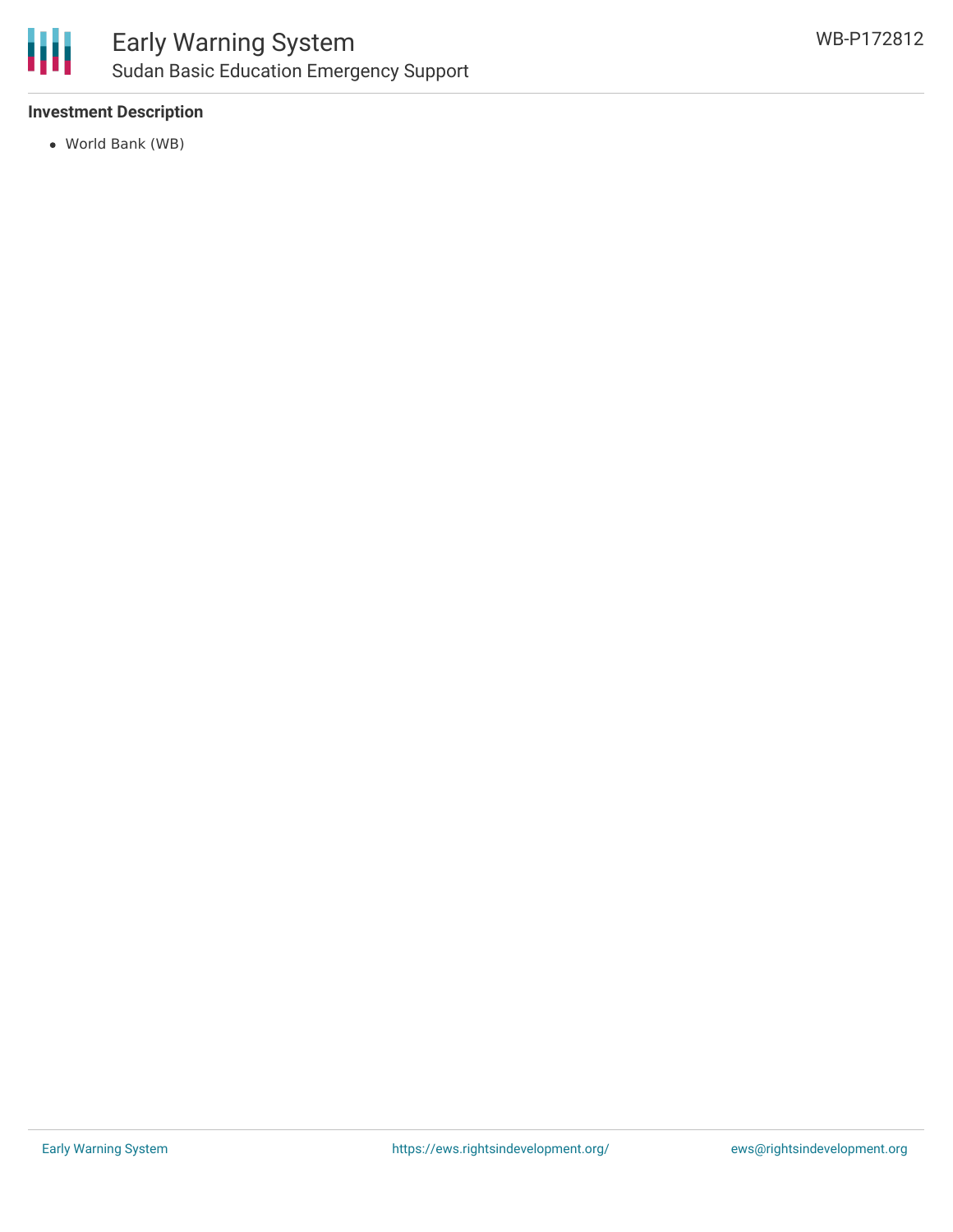

#### **Contact Information**

**World Bank:** Omer Nasir Elseed Senior Education Specialist Thanh Thi Mai Senior Education Specialist

**Borrower:** Federal Ministry of Finance

#### **Implementing Agency:**

Federal Ministry of Education Hashim Hazam Manager [hashim\\_hamza88@yahoo.com](mailto:hashim_hamza88@yahoo.com)

#### **ACCOUNTABILITY MECHANISM OF WORLD BANK**

The World Bank Inspection Panel is the independent complaint mechanism and fact-finding body for people who believe they are likely to be, or have been, adversely affected by a World Bank-financed project. If you submit a complaint to the Inspection Panel, they may investigate to assess whether the World Bank is following its own policies and procedures for preventing harm to people or the environment. You can contact the Inspection Panel or submit a complaint by emailing ipanel@worldbank.org. You can learn more about the Inspection Panel and how to file a complaint at: https://www.inspectionpanel.org.